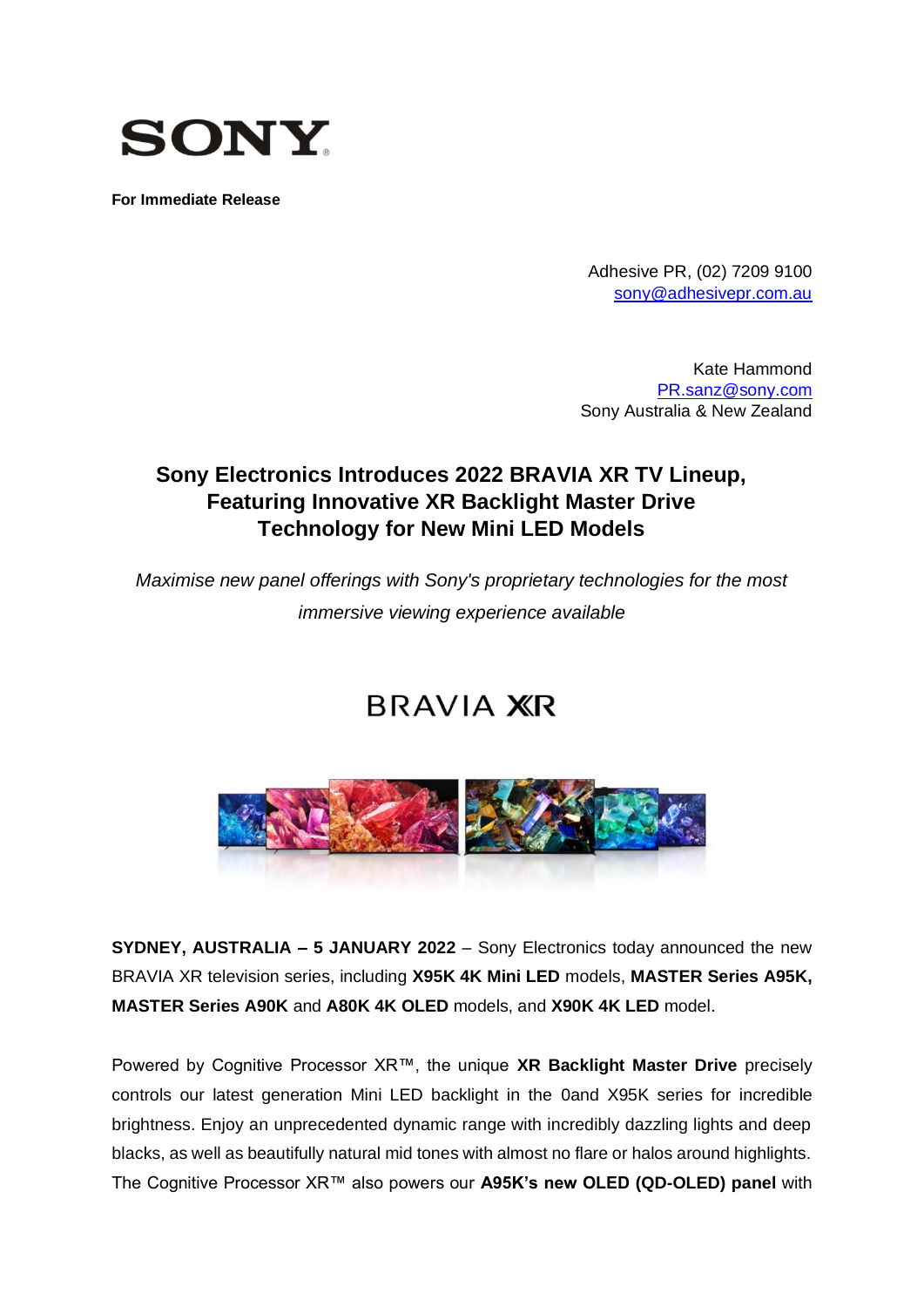**XR Triluminos Max**, which delivers our widest colour palette and reproduces naturally beautiful shades and hues. With millions of individuals, self-illuminating pixels, the A95K delivers more colours than ever before for an entirely new viewing experience.

<span id="page-1-2"></span>These new innovations help us deliver the best and most immersive viewing experiences, authentically delivering the creator's true intent. When watching movies, viewers can experience our enhanced **Acoustic Surface Audio+™** for OLED models and **Acoustic Multi-Audio™** for LED models, precisely matching the position of the sound with the images on the screen for a truly immersive audio and visual experience. The lineup also includes new features that customise and enhance at-home entertainment. Together with Netflix, we've released **Netflix Adaptive Calibrated Mode<sup>i</sup> ,** which automatically adjusts image processing based on ambient light, so users' favourite shows and films look like the creator intended, under any conditions. Additionally, Sony's new **BRAVIA CORE Calibrated Mode** will automatically adjust the image quality on screen to better align with the video creator's original vision<sup>ii</sup>. All 2022 BRAVIA XR televisions will be designated 'Perfect for PlayStation®5'iii, which includes two **PS5®** exclusive features – Auto HDR Tone Mappingiv and Auto Genre Picture Mode<sup>v</sup>.

<span id="page-1-3"></span><span id="page-1-1"></span>*"With the best-in-class picture and sound quality, our new line up of BRAVIA XR TV's have been crafted to provide a powerfully immersive big-screen experience. Sony is committed to providing the best viewing experience possible, no matter the space or content selection."* – Aki Hosoda, Head of TV

<span id="page-1-0"></span>This year, Sony also introduces a newly developed original camera device, **BRAVIA CAM**<sup>vi</sup>, which recognises where users are sitting and optimises the picture and sound accordingly. It includes gesture controls, video chat and many other fun, new experiences waiting to be explored.

With growing demand for even larger TV screens, there is also the risk of greater resource and energy use. However, Sony is committed to sustainability from the development process all the way through to the viewing experience. Sony's "**Road to Zero**" global environmental plan aims to achieve a sustainable society by reaching a zero environmental footprint throughout the life cycle of its products and business activities by the year 2050.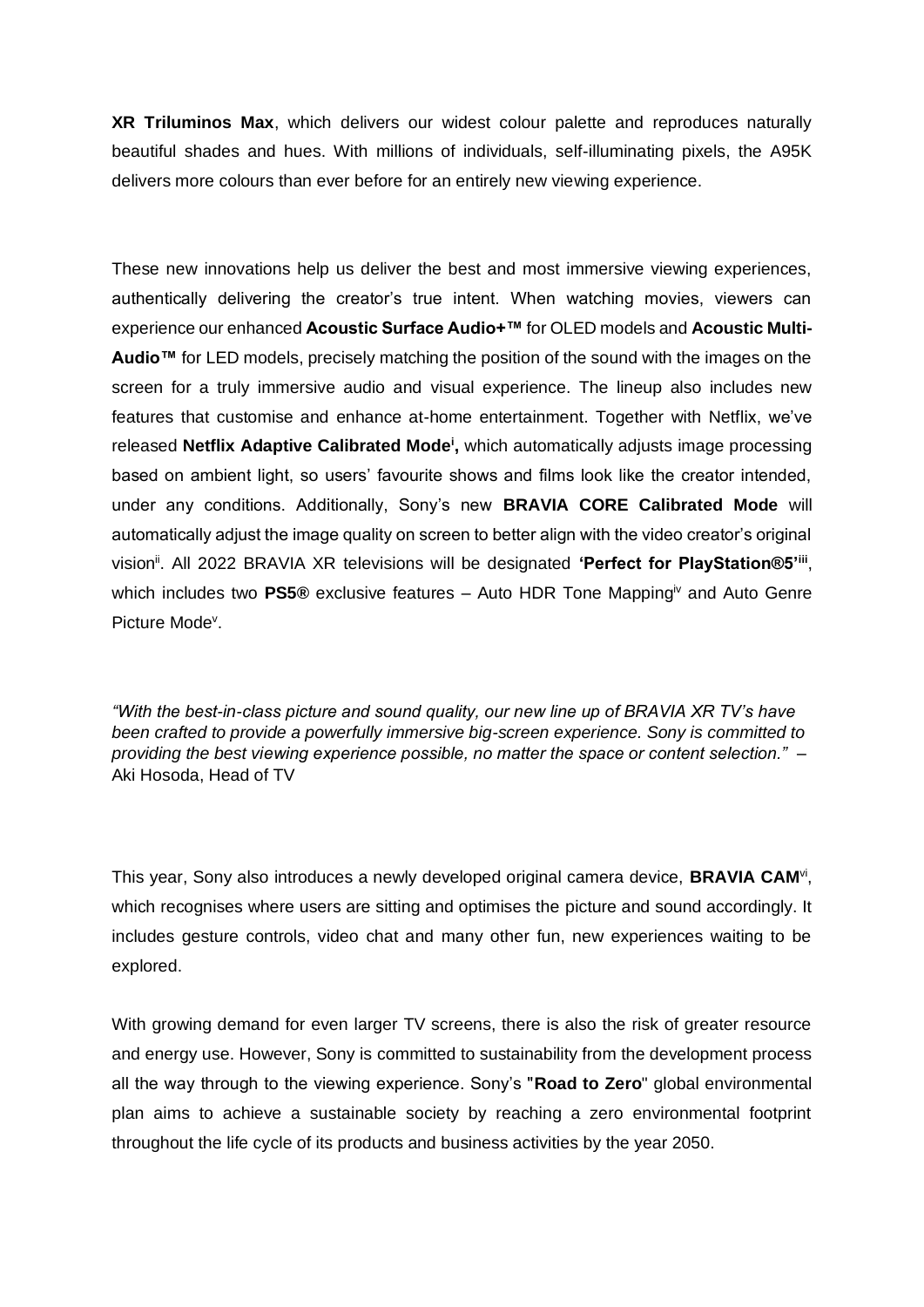With these goals in mind, our 2022 TVs use high recycled plastic content with Sony-developed **SORPLAS™**. By using SORPLAS**™**vii, we've increased our use of recycled material without sacrificing design and durability and reduced overall virgin plastic use by up to 60%<sup>viii</sup>, which equates to approximately 140,000,000 compact discs. Additionally, Sony's **BRAVIA CAM** can recognise when viewers are no longer in front of the TV and dim the display to conserve energy.

<span id="page-2-1"></span><span id="page-2-0"></span>

## **2022 BRAVIA XR Lineup Highlights**

- **Cognitive Processor XR™:** Take vision and sound to the next level with Cognitive Processor XR™. Our revolutionary processor on Sony BRAVIA XR™ TVs reproduces content the way humans see and hear for an incredibly lifelike experience. Images are cross analysed and enhanced, especially around the focal point, to give real life depth, extraordinary contrast, and beautifully vivid colours.
- **XR Backlight Master Drive:** Powered by Cognitive Processor XR™, the XR Backlight Master Drive uses a Sony-developed local dimming algorithm to control thousands of tiny, ultra-dense Mini LEDs with absolute precision and independence, delivering extraordinary brightness, impressive dynamic range, deep blacks, and beautifully natural colours.
- **Acoustic Surface Audio+™/Acoustic Multi-Audio™:** For a truly immersive audio/visual experience, these powerful features ensure that sound matches precisely with what's on the screen.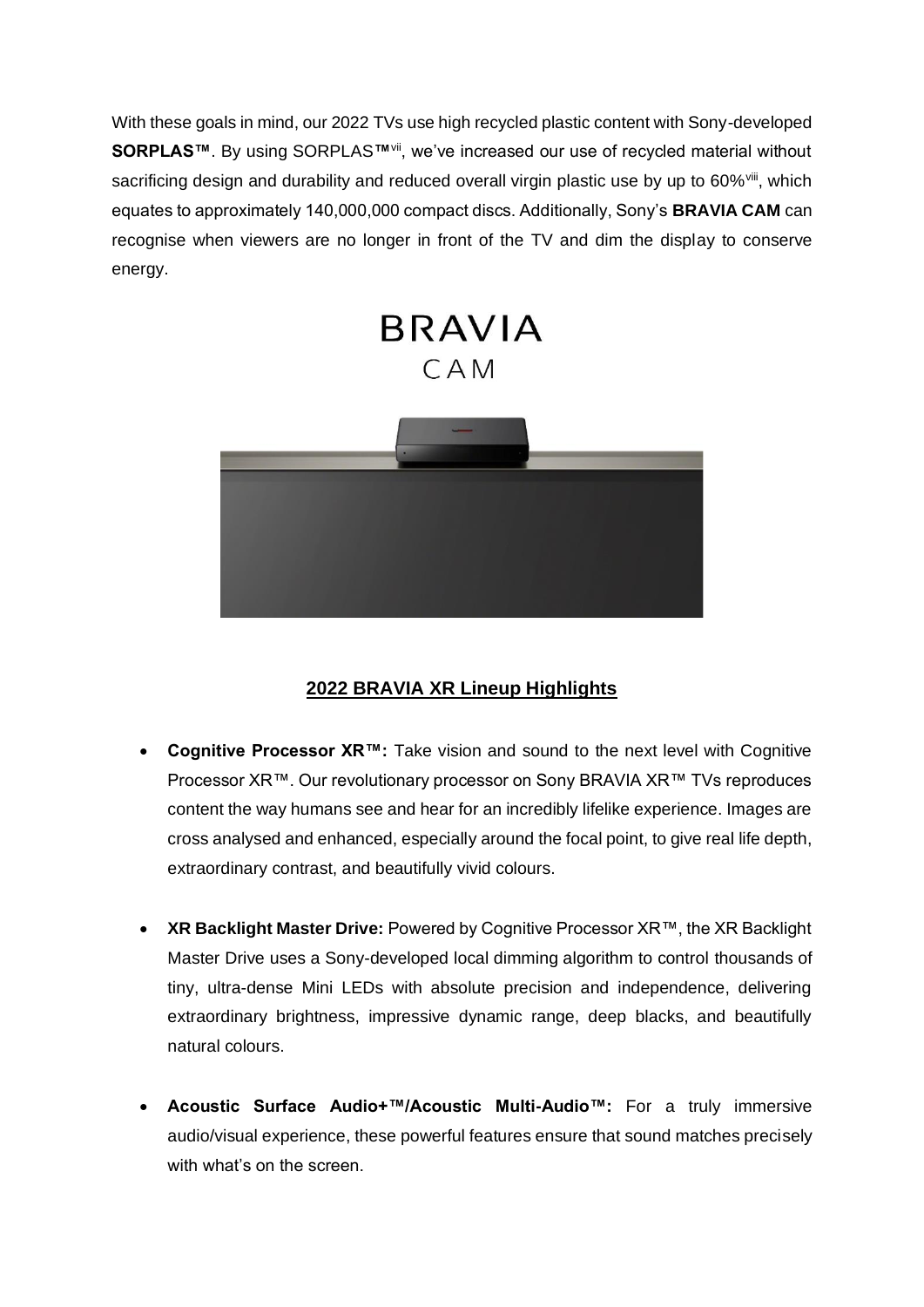- **Elevate the Experience with Sony's Sound Products:** Sony's new BRAVIA XR TVs are an excellent match for an array of Sony sound products, such as the HT-A9 Home Theater System or the HT-A7000 soundbar. **360 Spatial Sound Mapping**, a new frontier of spatial sound technology, is the latest addition to model HT-A7000 $\alpha$ . By calibrating sound to the chosen viewing room, the technology creates multiple optimally arranged phantom speakers for a wider and more immersive cinematic sound field. Using the Acoustic Centre Sync<sup>x</sup> feature, a BRAVIA XR TV plays the centre channel role with the home theater system or soundbar as part of the 360 Spatial Sound Mapping setup<sup>xi</sup>, enabling sound to perfectly match what's on the screen.
- <span id="page-3-0"></span>• **BRAVIA CAM**<sup>[vi](#page-1-0)</sup>: This innovative technology ensures users always have the best seat in the house by optimising picture and sound quality. BRAVIA CAM also offers gesture controls, video chat and many other fun, new experiences.
- **Ambient Optimisation Pro:** Users can connect their BRAVIA XR TV with BRAVIA CAM and enjoy TV like never before. BRAVIA CAM recognises where users are in the room and how far they are from the TV, then adjusts sound and picture settings so they're just right.
- **Google TV:** Brings together more than 400,000 movies, shows, live TV and more from apps and subscriptions and organises seamlessly. Easily find something to watch with personalised recommendations and bookmark shows and movies to a single Watchlist to keep track of what to watch. Users can even add to their Watchlist from their phone or laptop with Google Search<sup>xii</sup>.
- <span id="page-3-1"></span>• **Premium Remote:** Our new premium aluminium remote is easy to use and clean, with simplified buttons and a backlight so users can see everything clearly, even in the dark. Never lose the remote behind sofa cushions again; with the Finder function, users can tell the TV to find the remote and the remote will ring.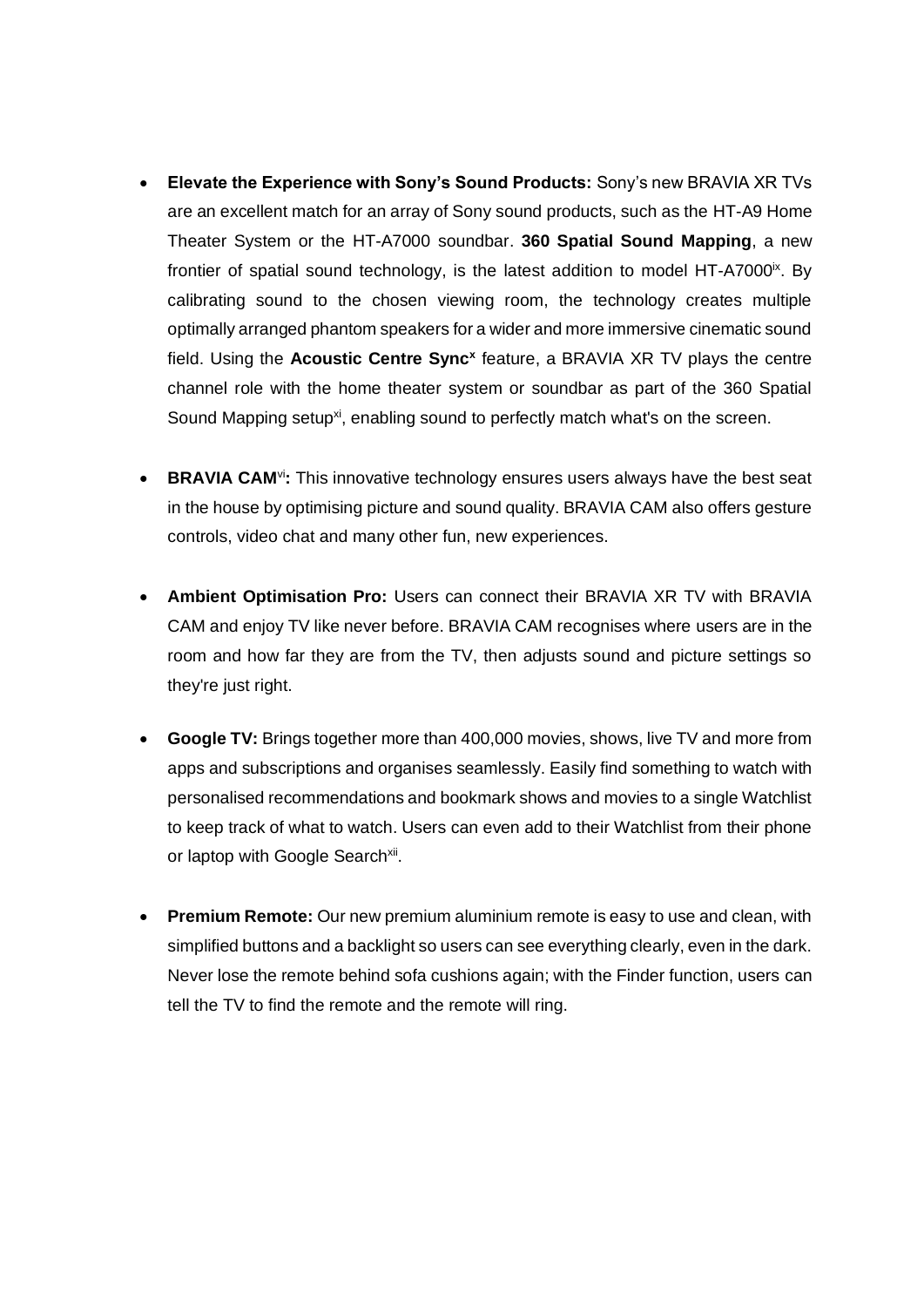- **BRAVIA CORE:** BRAVIA CORE<sup>II</sup> app is a pre-loaded movie service that includes up to 10 movies to redeem and up to 24 months unlimited streaming with the purchase of a BRAVIA XR TV. With BRAVIA XR technology, Pure Stream™xiii and IMAX® Enhanced, content is delivered with stunning visuals and expressive sound quality. With **BRAVIA CORE Calibrated mode**, movies will automatically adjust to the optimal picture settings to create a truly exceptional at-home movie viewing experience. Over time, the app experience will be enriched with new features. BRAVIA CORE will be available in over 75 countries in 2022.
- **Netflix Adaptive Calibrated Mode:** A new display mode that leverages Sony's BRAVIA XR ambient light sensor to ensure that the artistic intent is preserved in all lighting conditions. Sony's close collaboration with Netflix on this feature means viewers can enjoy Netflix content with precise colours, accurate contrast, and true mo[t](#page-1-2)ion, whether the content is enjoyed in a dark or well-lit environment<sup>i</sup>.
- **Perfect for PlayStation®5:** Pair a BRAVIA XR TV with a PlayStation®5 console to get a fantastic gaming experience. Only BRAVIA XR TVs automatically adjust and optimise the picture to the best settings for the PlayStation®5 console, whether it's used for gaming or watching a movie. With immersive picture and sound, users will feel like they're right in the middle of the action. And with 4K/120fps, as specified in HDMI 2.1, our TVs give smooth and clear movement for responsive gameplay.<sup>[iii](#page-1-3)</sup>
- **Commitment to Sustainability:** Sony is committed to sustainability from the development process all the way through to the viewing experience**.** This year, select models use Sony-developed SORPLAS™, a 99% recycled plastic material that has reduced the amount of virgin plastic used by up to 60%<sup>[vii](#page-2-0)</sup>. TV packaging size has also been reduced by approximately 15% and features a significant reduction in ink (approx. 90%) and plastic (approx. 35%).<sup>[viii](#page-2-1)</sup> Additionally, BRAVIA CAM can recognise when viewers are no longer in front of the TV and dim the display to conserve energy. To learn more, please visit [here.](https://www.sony.net/electronics/eco-tv?press-release.)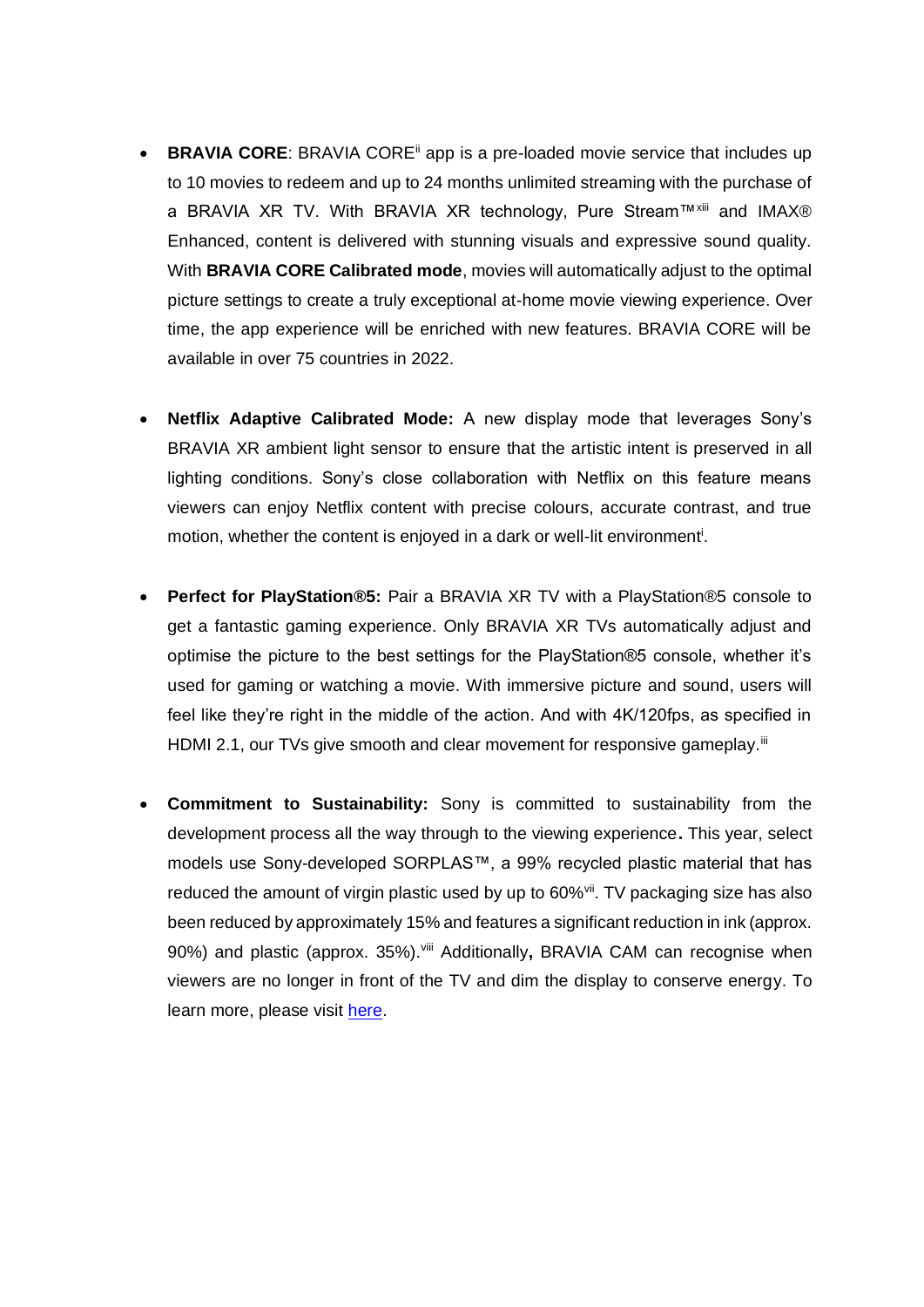#### **New Sony TV Models and Key Features**



### **MASTER Series A95K OLED TV features:**

- **Cognitive Processor XR** understands how humans see and hear, providing a revolutionary experience that completely immerses viewers in their favourite content.
- **XR OLED Contrast Pro** adjusts brightness for higher peaks in glare and deeper blacks in shadow while new **XR Triluminos Max** can access the widest palette of colour to reproduce natural shades with every detail.
- **New OLED (QD-OLED) panel** boosts colour brightness by up to 200% compared to conventional TVs.
- **Acoustic Surface Audio+™** uses special actuators to turn the screen into a multi-channel speaker so the sound matches precisely with what's on screen. The TV includes two large actuators and two subwoofers.
- **Acoustic Center Sync** optimises sound output from the TV and soundbar for a better audio experience[.](#page-3-0)<sup>x</sup>
- **BRAVIA CORE Calibrated mod[e](#page-1-1)**ii
- **BRAVIA CAM**[vi](#page-1-0) and **Ambient Optimisation**
- Quick access to an array of content and services with **Google TV.[xii](#page-3-1)**
- **Hands-free voice** capabilities.
- **Premium Remote**
- **Dual Style** offers two different viewing formats 'front position' brings the screen forward for the most immersive experience while 'back position' allows users to set the TV close to the wall, so it blends seamlessly with the room.

Available in 65"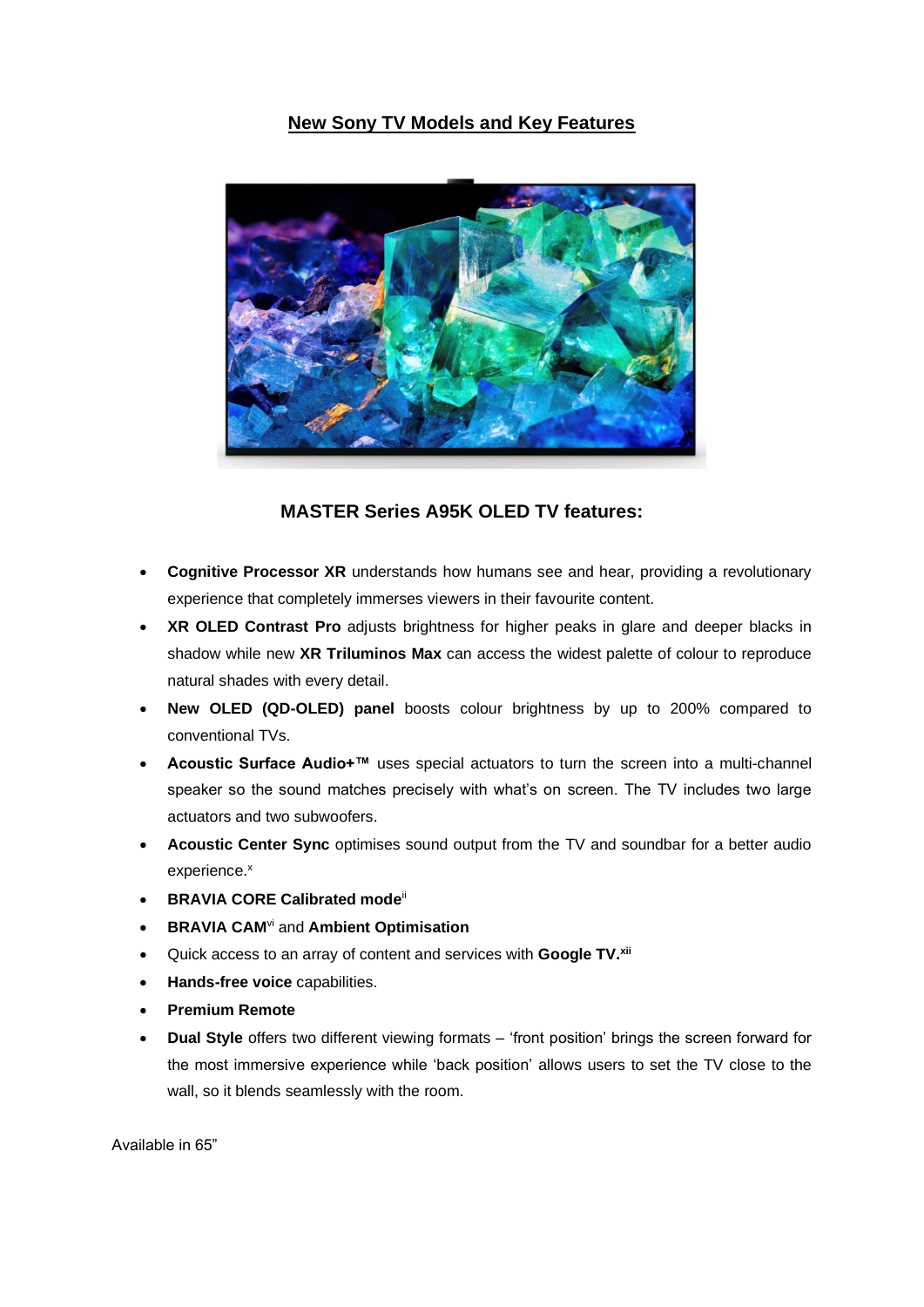

#### **X95K 4K Mini LED TV features:**

- **Cognitive Processor XR** understands how humans see and hear, providing a revolutionary experience that completely immerses viewers in their favourite content.
- **XR Backlight Master Drive** precisely controls our latest generation Mini LED backlight for extraordinary contrast of high brightness and deep blacks.
- **XR Triluminos Pro** and **XR Contrast Booster<sup>15</sup>** combine to express billions of accurate colours with exceptional black contrast.
- **X-Anti Reflection** minimises reflection for a distraction-free viewing experience.
- **X-Wide Angle™** technology provides vivid real-world colours from any angle while retaining more colour and brightness.
- **BRAVIA CORE Calibrated mod[e](#page-1-1)**ii
- **Acoustic Multi-Audio™** uses sound positioning tweeters to ensure high frequency sounds come from the right place in the scene, precisely matching what's on screen. In addition to frontfiring speakers, these sound positioning tweeters manage sound positioning in high tone areas for enhanced realism, while left and right subwoofers deliver powerful bass no matter where the TV is placed.
- **Acoustic Centre Sync** optimises sound output from the TV and soundbar for a better audio experience[.](#page-3-0)<sup>x</sup>
- **BRAVIA CAM**[vi](#page-1-0) accessory compatible and **Ambient Optimisation**
- Quick access to an array of content and services with **Google TV.**[xii](#page-3-1)
- **Hands-free voice** capabilities.
- **Minimalist One Slate design** with **Seamless Edge** and a single pane of tempered glass keeps viewers focused on the picture for a truly immersive big screen viewing experience without distraction.
- **Three-way stand** provides three stand position options, including a narrow position for a smaller footprint, standard position to eliminate distractions and soundbar position to elevate the TV and integrate a soundbar system.

Available in 85", 75" & 65"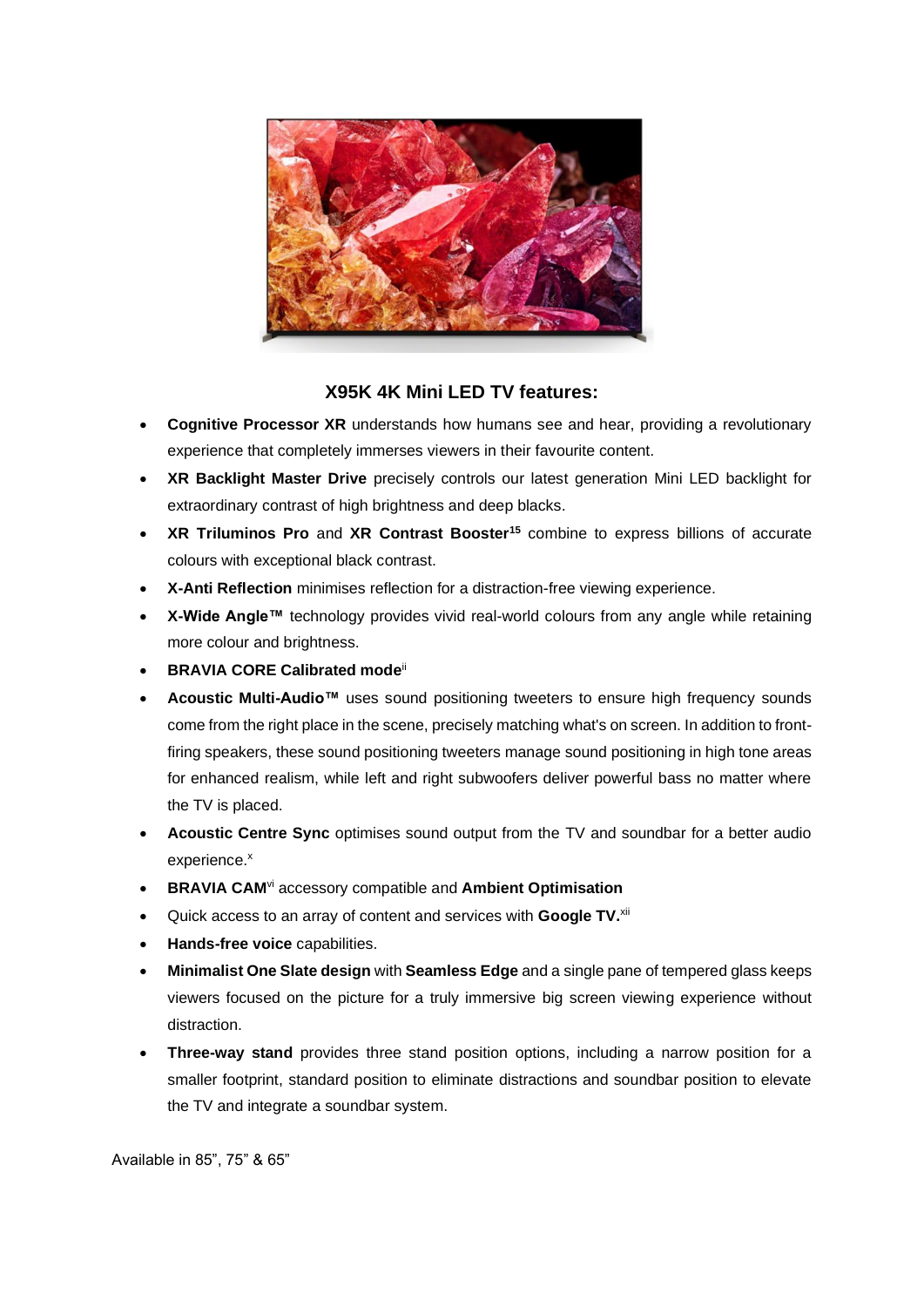

### **MASTER Series A90K OLED TV features:**

- **Cognitive Processor XR** understands how humans see and hear, providing a revolutionary experience that completely immerses viewers in their favourite content.
- **XR OLED Contrast Pro** adjusts brightness for higher peaks in glare and deeper blacks in shadow while **XR Triluminos Pro** enables a wider palette to reproduce each colour with the subtle differences seen in the real world.
- **BRAVIA CORE Calibrated mod[e](#page-1-1)**ii
- **Acoustic Surface Audio+™** uses special actuators to turn the screen into a multi-channel speaker so the sound matches precisely with what's on screen. The TV includes two large actuators and two subwoofers.
- **Acoustic Centre Sync** optimises sound output from the TV and soundbar for a better audio experience[.](#page-3-0)<sup>x</sup>
- **BRAVIA CAM**[vi](#page-1-0) accessory compatible and **Ambient Optimisation**
- Quick access to an array of content and services with **Google TV.**[xii](#page-3-1)
- **Hands-free voice** capabilities.
- **Premium Remote**
- **Minimalist one slate design** with Metal Flush Surface embraces the screen in a single pane of glass that's naturally elegant and keeps viewers focused on the picture without distraction.
- **Flexible two-way stand** provides different stand position options, including a standard position to eliminate distractions and a sound bar position to elevate the TV and integrate a soundbar system. Thanks to the adjustable stand with aluminium centre plate, users can place the TV and soundbar on a desktop so it can be used as a gaming monitor.

Available in 48" & 42"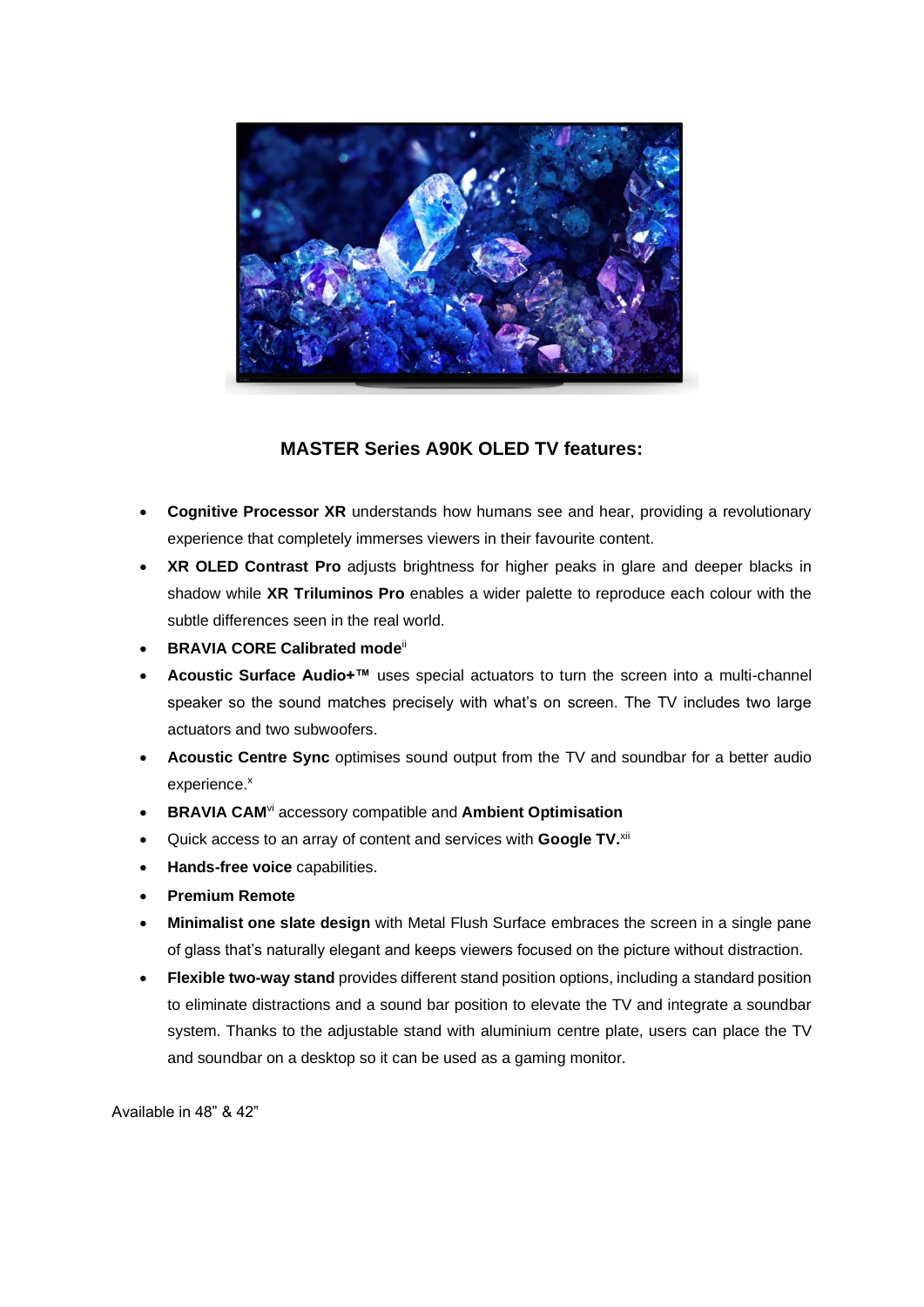

### **A80K OLED TV features:**

- **Cognitive Processor XR** understands how humans see and hear, providing a revolutionary experience that completely immerses viewers in their favourite content.
- **XR OLED Contrast Pro** adjusts brightness for higher peaks in glare and deeper blacks in shadow while **XR Triluminos Pro** enables a wider palette to reproduce each colour with the subtle differences seen in the real world.
- **BRAVIA CORE Calibrated mod[e](#page-1-1)**ii
- **Acoustic Surface Audio+™** uses special actuators to turn the screen into a multi-channel speaker so the sound matches precisely with what's on screen. The TV includes three actuators and two subwoofers. Two of the actuators are dedicated to treble, strengthening sound localisation and surround sound.
- **Acoustic Centre Sync** optimises sound output from the TV and soundbar for a better audio experience[.](#page-3-0)<sup>x</sup>
- **BRAVIA CAM**[vi](#page-1-0) accessory compatible and **Ambient Optimisation**
- Quick access to an array of content and services with **Google TV.**[xii](#page-3-1)
- **Hands-free voice** capabilities.
- **Minimalist one slate design** with Metal Flush Surface embraces the screen in a single pane of glass that's naturally elegant and keeps viewers focused on the picture without distraction.
- **Three-way stand** provides three stand position options, including a narrow position for a smaller footprint, hero position to eliminate distractions and soundbar position to elevate the TV and integrate a soundbar system.

Available in 77", 65" & 55"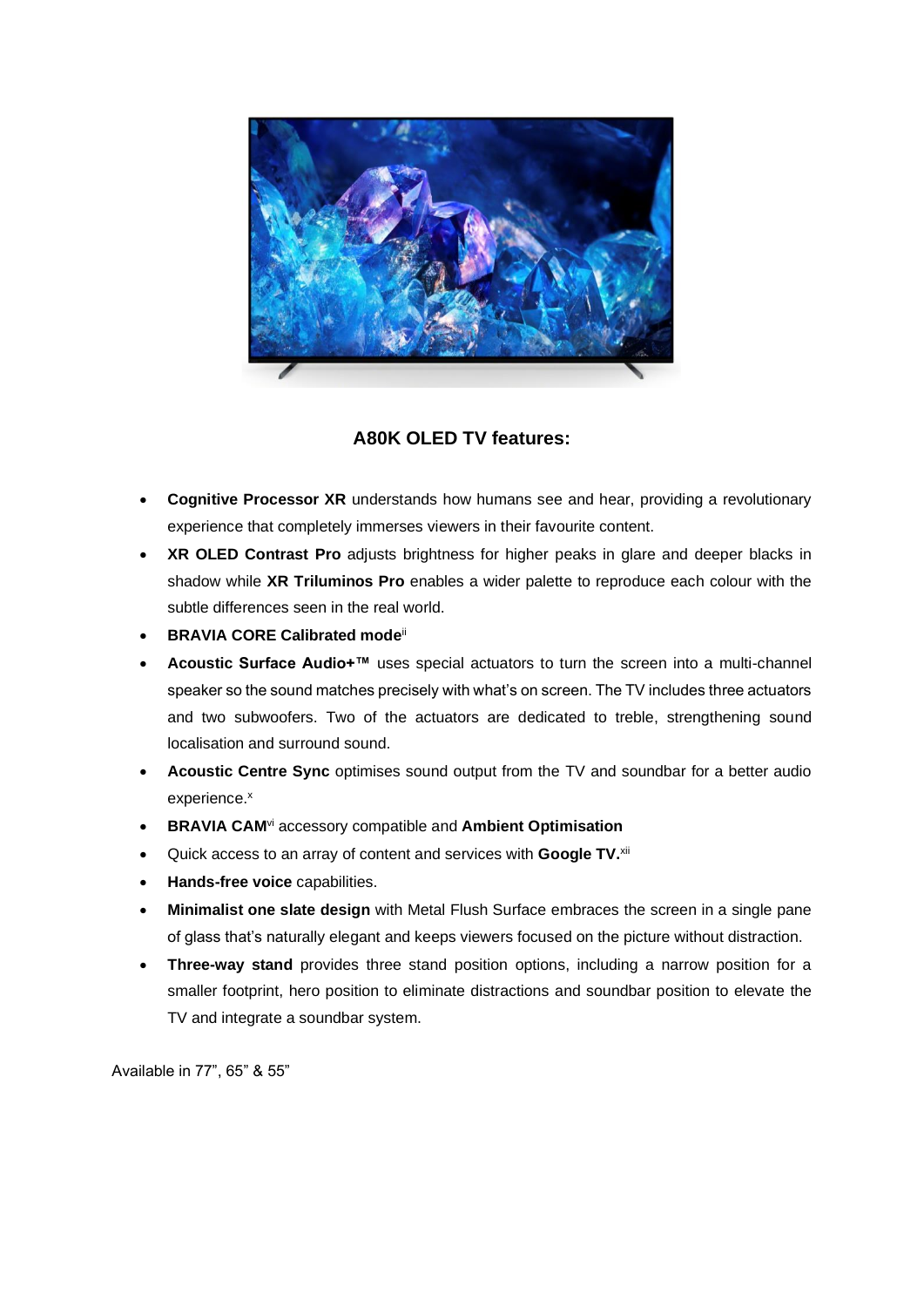

**X90K 4K LED TV features:**

- **Cognitive Processor XR** understands how humans see and hear, providing a revolutionary experience that completely immerses viewers in their favourite content.
- Combined with the precision of a **Full Array LED** panel, **XR Triluminos Pro** and **XR Contrast Booster<sup>10</sup>** deliver supreme realism with deep blacks and intense brightness with **wider colour gamut.**
- **BRAVIA CORE Calibrated mod[e](#page-1-1)**ii
- **Acoustic Multi-Audio™** includes two sound positioning tweeters, in addition to traditionally placed TV speakers, that enable sound to follow the action for a truly immersive experience. Independent amps are controlled separately to precisely manage sound positioning of these speakers in high tone areas, enhancing sound pressure and stability for more realism.
- **Acoustic Centre Sync** optimises sound output from the TV and soundbar for a better audio experience[.](#page-3-0)<sup>x</sup>
- **BRAVIA CAM**[vi](#page-1-0) accessory compatible and **Ambient Optimisation**
- Quick access to an array of content and services with **Google TV.**[xii](#page-3-1)
- **Hands-free voice** capabilities.
- **Minimalist One Slate design** with flush surface maximises the screen and minimises the bezel, so users stay focused on what's important – the picture.
- **Two-way stand** provides different stand position options, including a standard position to eliminate distractions and a soundbar position to elevate the TV and integrate a soundbar system.

Available in 85", 75", 65" & 55"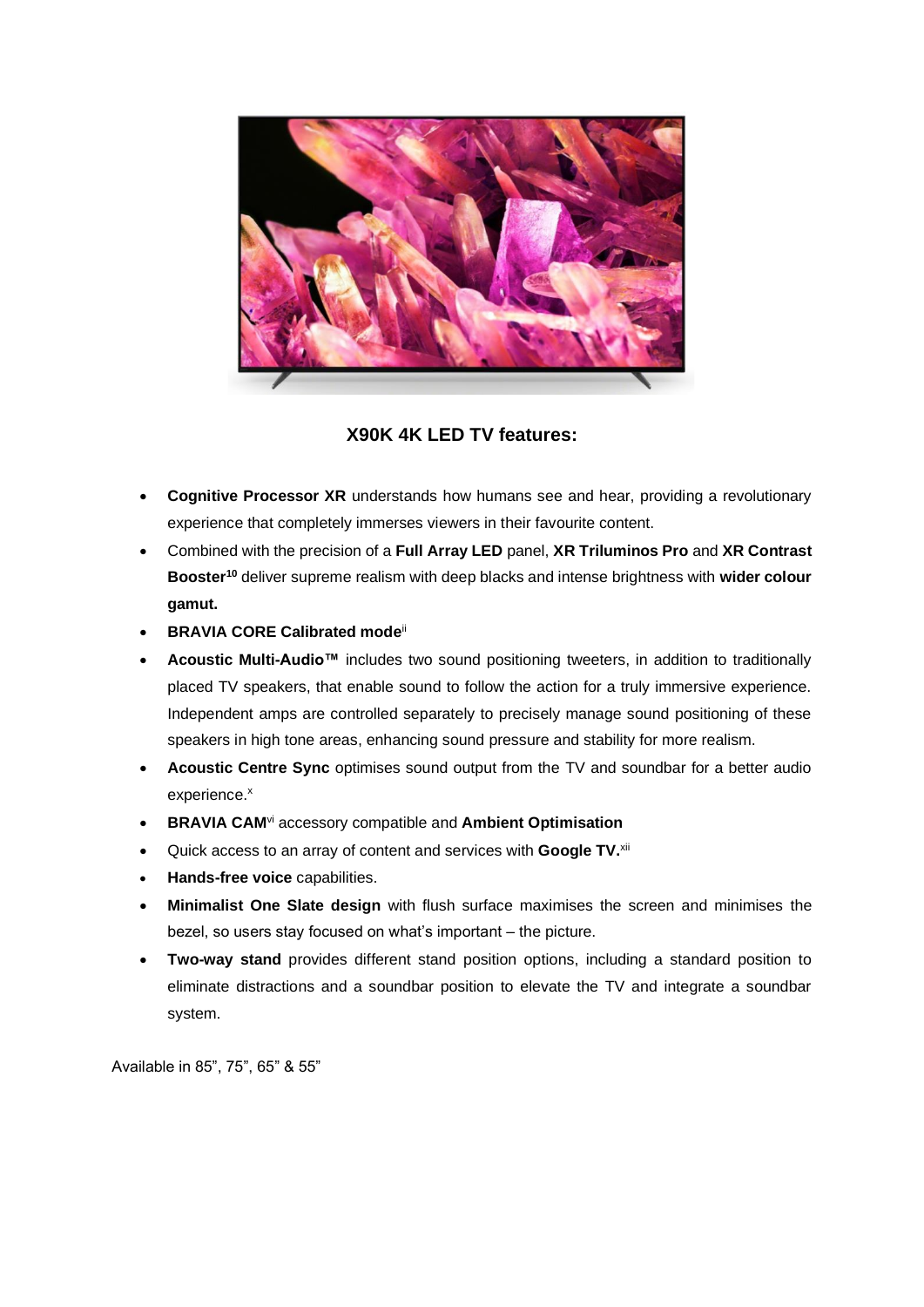#### **Pricing and Availability**

The recommended retail pricing and availability of the **BRAVIA XR X95K, A95K, A90K, A80K,**  and **X90K** in Australia will be announced at a later date.

For more information on the new Sony television models, please watch Sony's BRAVIA XR announcement video **[here](https://youtu.be/IVyjshlXeeI)**

For more information on all Sony televisions, please visit [here.](https://www.sony.com.au/electronics/tv/t/televisions)

For more information on all Sony soundbars, please visit [here.](https://www.sony.com.au/electronics/home-cinema/t/sound-bars)

**###**

#### **About Sony Corporation**

Sony Corporation is a creative entertainment company with a solid foundation of technology. From game and network services to music, pictures, electronics, image sensors and financial services - Sony's purpose is to fill the world with emotion through the power of creativity and technology. For more information, visit: [http://www.sony.net/.](http://www.sony.net/)

**About Sony Australia:** Sony Australia Limited is a wholly owned subsidiary of the Sony Corporation of Japan, and a leading manufacturer of audio, video, communications and information technology products for the consumer and professional markets. Committed to producing innovative and quality electronic products, the range includes BRAVIA TVs, Alpha digital interchangeable lens cameras and Cyber-shot digital cameras, headphones, Walkman MP3 players and other audio products, and professional broadcast equipment. For more information on Sony Australia, visit [www.sony.com.au.](http://www.sony.com.au/)

**Images:** Product images can be downloaded from the Sony Australia & NZ Flickr sit[e:](https://www.flickr.com/photos/sony-anz/) [https://www.flickr.com/photos/sony-anz/.](https://www.flickr.com/photos/sony-anz/) For assistance, please contact the Sony team at Adhesive PR at sony@adhesivepr.com.au

**Social Media**: Stay up-to-date with Sony Australia competitions, events, product reviews and videos via Facebook - [www.facebook.com/sonyaustralia,](http://www.facebook.com/sonyaustralia) Instagra[m](http://www.instagram.com/sonyaustralia) [www.instagram.com/sonyaustralia](http://www.instagram.com/sonyaustralia) and YouTube [www.youtube.com/sonyaustralia.](http://www.youtube.com/sonyaustralia)

<sup>i</sup> Netflix streaming membership required. 4K Ultra HD availability subject to your Netflix subscription plan, internet service, device capabilities, and content availability. www.netflix.com/termsofuse

ii Purchase an eligible TV and register for BRAVIA CORE™ by 02/23/24. Number of titles, credits & redemption/viewing period & selection differ per TV model & subject to change. For eligible TVs and terms and conditions: https://www.sony.net/bravia-core. BRAVIA CORE streaming membership reqd. Network services, content, and operating system and software of product may be subject to separate or third-party terms and conditions and changed, interrupted, or discontinued at any time and may require fees, registration and credit card information.

iii Input lag time measured via 4K/120fps game HDMI input, may differ by real-time usage environment or specific conditions. Game title supporting 4K/120fps required.

iv Auto HDR Tone Mapping - Software updates on both PlayStation®5 console and TV available by automatic update or user-initiated update. To activate Auto Tone Mapping, must enable feature when pairing TV and PS5